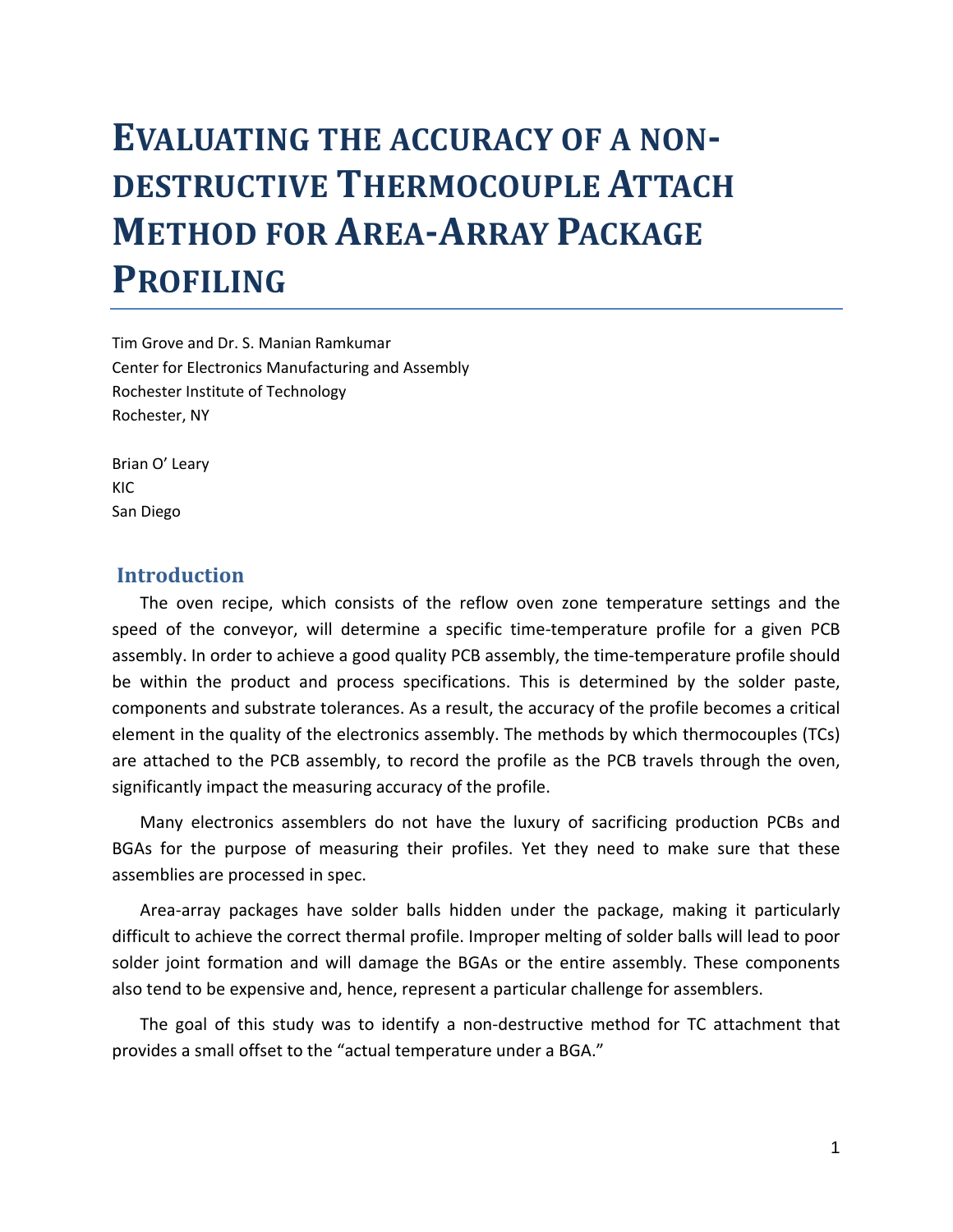### **Project Metric**

The "gold standard" of TC attachment for a BGA is to place the TC accurately on top of a single pad and then to solder the BGA on top, without using any additional solder material beyond what exists on the pads and BGA balls. Preliminary research found that using a flattened bead TC and a BGA rework station allowed for an accurate and reliable location of the TC on a single pad/ball. This study used a flattened bead TC soldered under the BGA as the reference TC.

Furthermore, previous research reveals that aluminum tape provides both accurate and repeatable TC readings while complying with the criteria as a non-destructive attachment method. The repeatability includes measurements when the TCs are reattached numerous times. Other TC attachment methods, such as high-temperature solder or adhesives, risk small variations in the amount of material applied when needing to reattach a TC, resulting in skewed temperature readings. A second benefit with the aluminum tape is that it is already widely used in the electronics assembly industry.

The project metric included the difference in temperature between the temperature recorded by the TC attached using aluminum tape at two locations with respect to the BGA (Figures 1a and 1b), and the flat TC that measured the temperature under the BGA (Figure 2). A small delta T indicates that the particular method and location tracks very closely with the flat TC soldered under the BGA.

## **Results and Discussions**

The different experiment phases were carried out using a forced convection oven with six heating zones and one uncontrolled cooling zone. The measurements from the cooling zone were truncated for the analysis to avoid misinterpretation of data. The oven recipe that was used for the different experiments is shown in the table.

| Zone 1                        | Zone 2          | Zone 3          | Zone 4          | Zone 5          | Zone 6          |
|-------------------------------|-----------------|-----------------|-----------------|-----------------|-----------------|
| $80^{\circ}$ C                | $105^{\circ}$ C | $143^{\circ}$ C | $183^{\circ}$ C | $223^{\circ}$ C | $253^{\circ}$ C |
| <b>Belt Speed</b><br>(cm/min) |                 |                 |                 |                 |                 |
| 29                            |                 |                 |                 |                 |                 |

**Table. Oven recipe used in the study**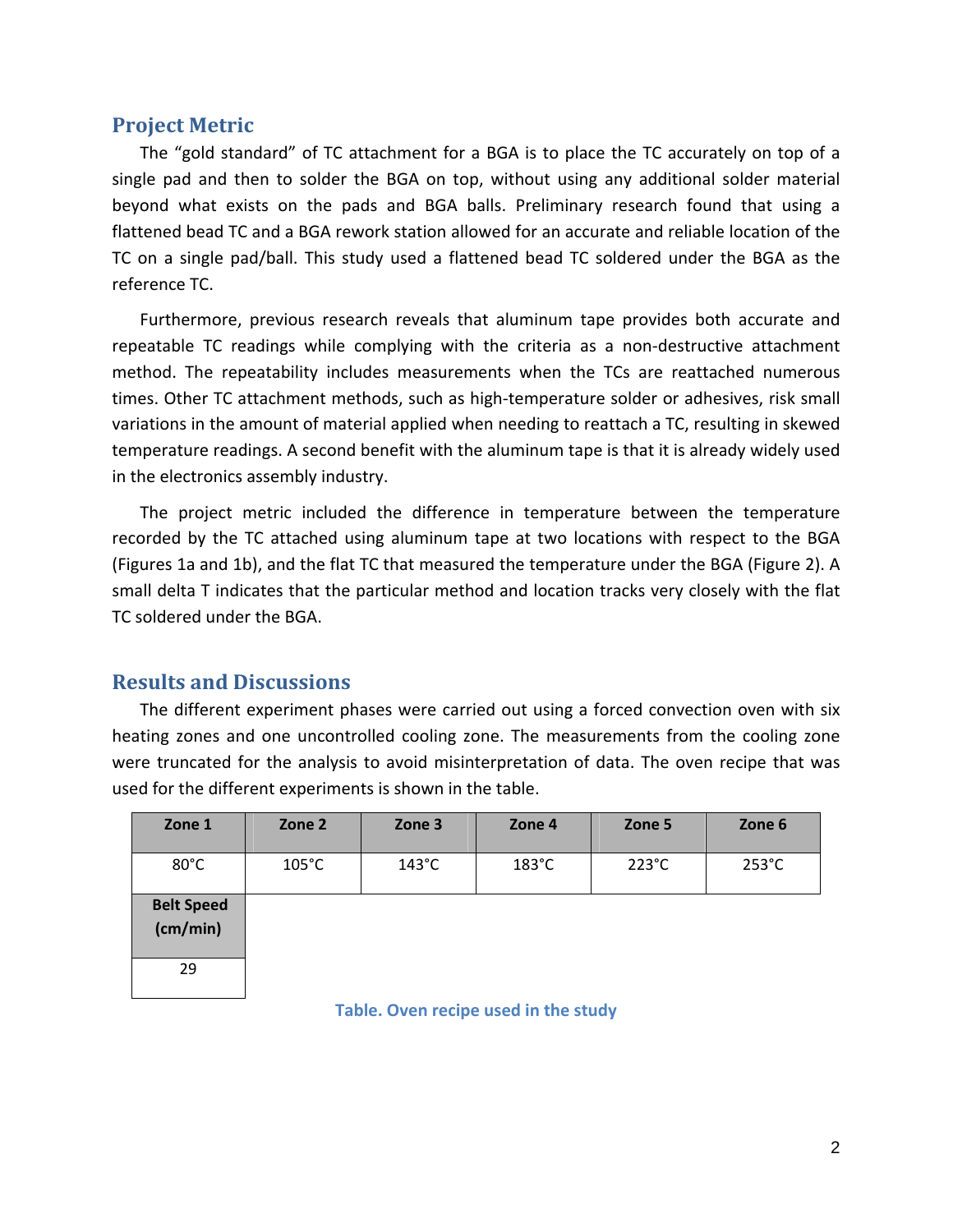

**Figure 1a. TC attachment on top of the BGA**



**Figure 1b. TC attachment on the bottom of the PCB directly underneath the BGA location**



**Figure 2. Flattened TC bead located directly underneath the BGA**

## **TC Attachment Using Aluminum Tape**

16 total profile runs were conducted by using four combinations of BGA and PCB sizes, assembling two BGAs per PCB, and running two replications for each run combination. The substrate was a two‐layer FR4 PCB, 0.8 mm thick and 1.6 mm thick. Both PCB sizes were same (203.2 x 139.6 mm) except for the thickness variation. The two BGA components used included BGA 160 (15 x 15 mm – 1 mm pitch) and BGA 1156 (35 x 35 mm – 1 mm pitch).

A flattened TC was soldered under the BGA to measure the true temperature under the BGA. Care was taken to place the flattened TC bead directly on a BGA pad, and with the use of a rework station, the BGA was soldered onto the pads. The bead was sandwiched between the pad and the solder ball without touching any of the other BGA solder balls/pads. Two additional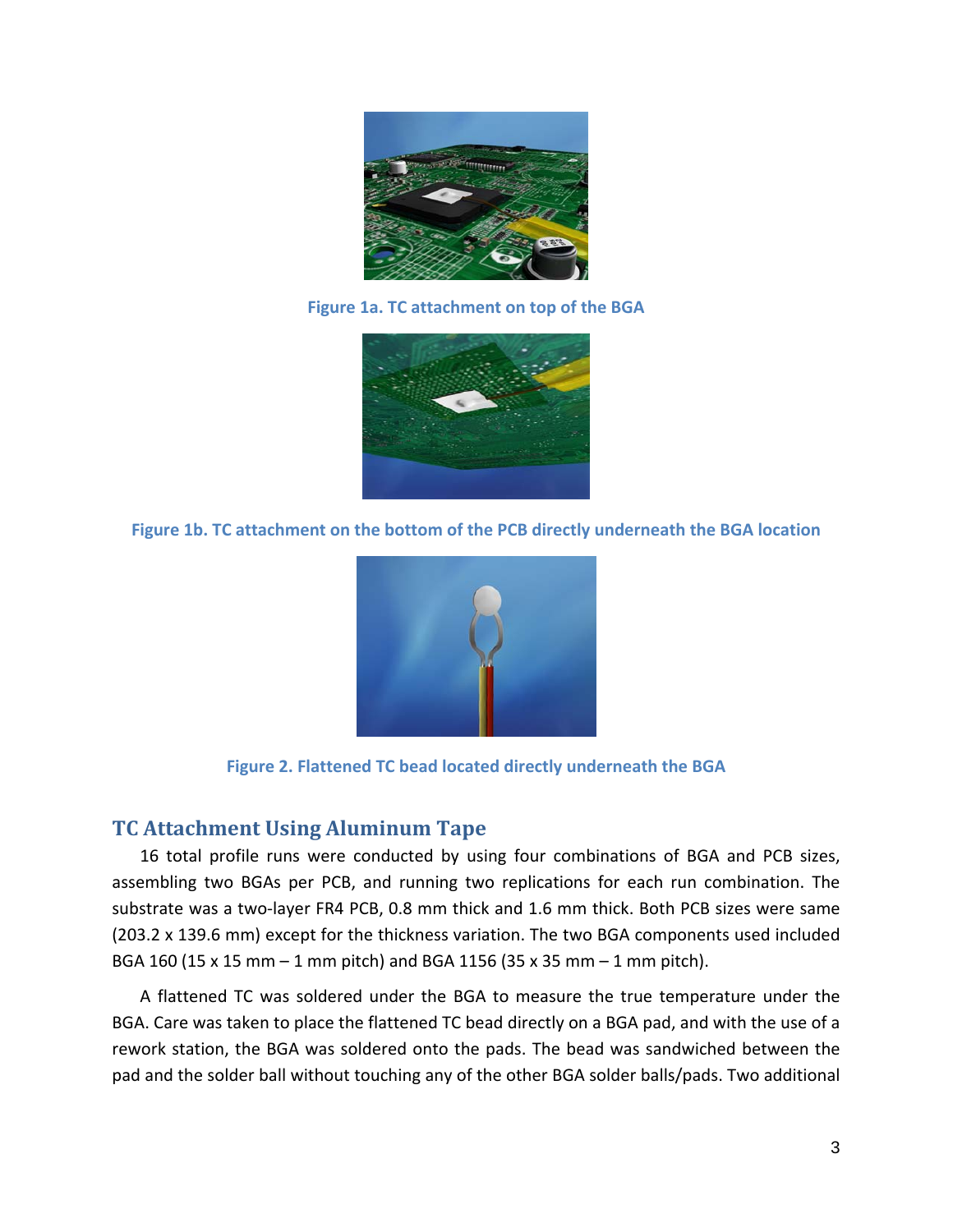TCs were attached to measure the BGA temperature by use of aluminum tape in the following locations:

- The top face of the BGA
- The underside of the FR4 PCB, below the BGA

## **Temperature Differences Between the Reference TC and the Non-Destructive TC Attachment Methods**

The analysis was carried out using the temperature difference between the TCs attached with aluminum tape and the flat TC soldered under the BGA. The temperature difference was measured for the most critical part of the profile, the reflow zone, within the reflow oven. The method used to calculate the temperature difference was to take every data point generated by the KIC Explorer profiler and to subtract the reference TC data from the relevant location TC data. Figures 3, 4, 5, 6 and 7 summarize the temperature differences with various BGA sizes and PCB thicknesses.



**Figure 3. Profile overlay for reference TC, small BGA and 31 mil PCB**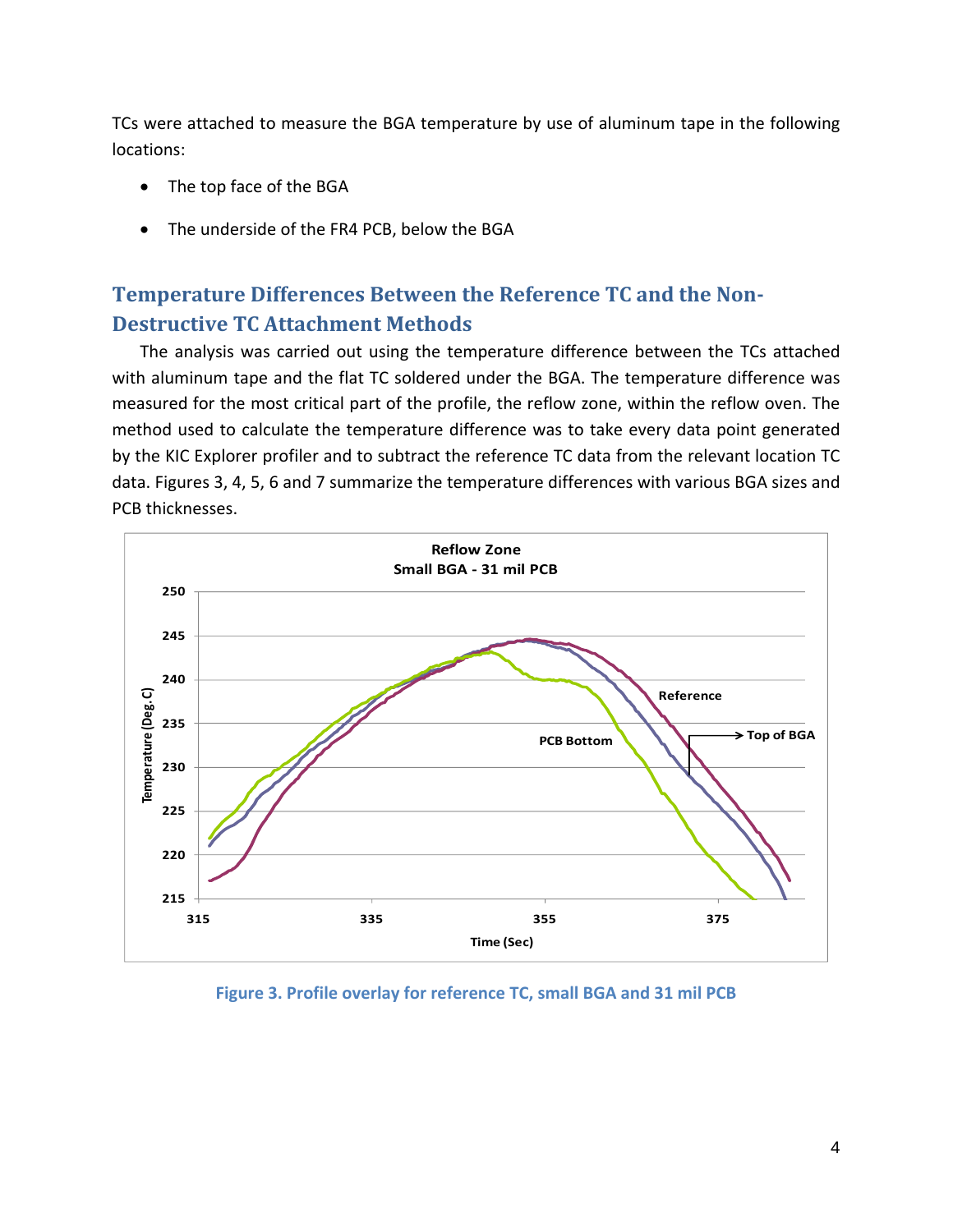

#### **Figure 4. Profile overlay for reference TC, small BGA and 62 mil PCB**



**Figure 5. Profile overlay for reference TC, large BGA and 31 mil PCB**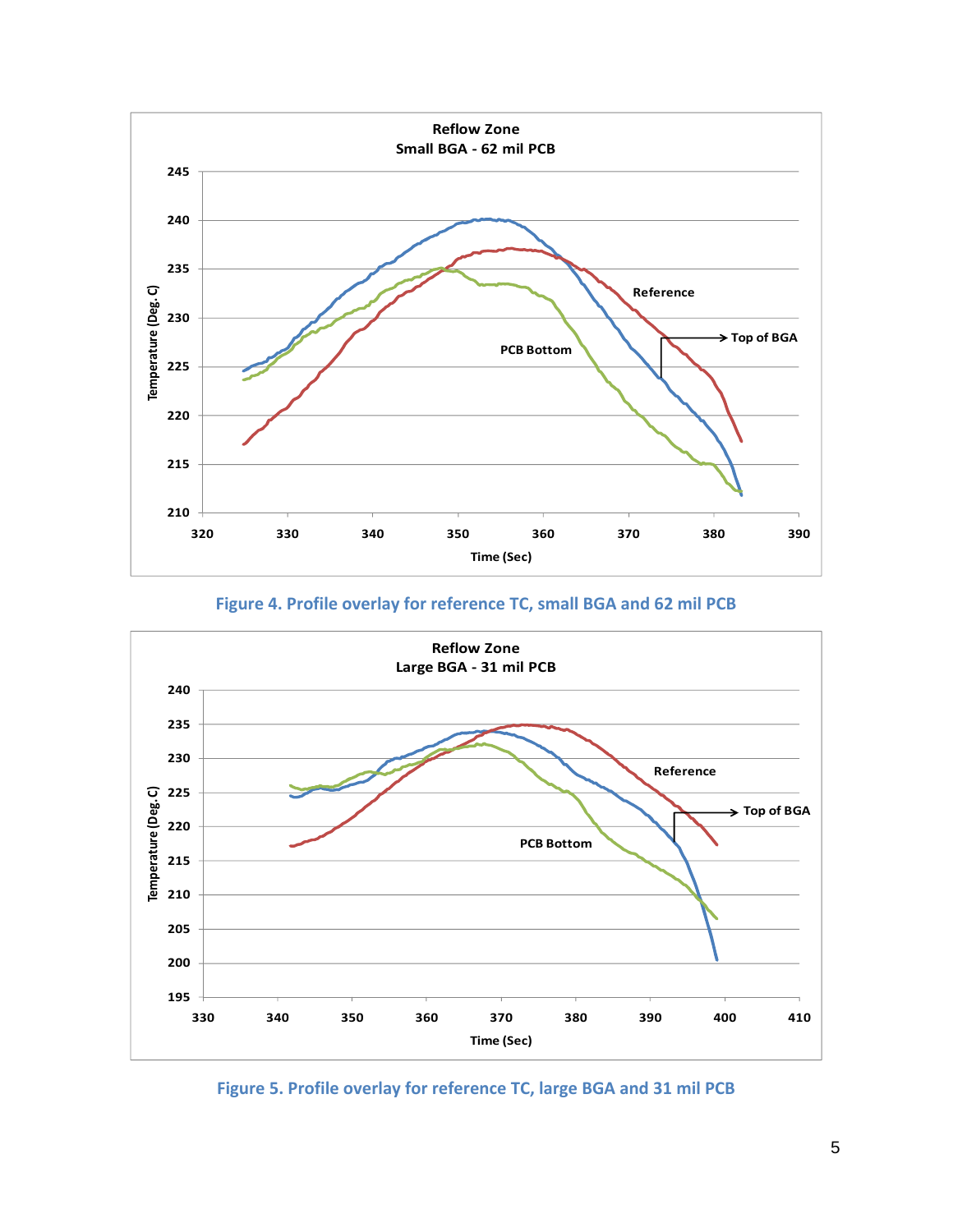

**Figure 6. Profile overlay for reference TC, large BGA and 62 mil PCB**



**Figure 7. Temperature offset for 2 PCB sizes and two PCB thicknesses**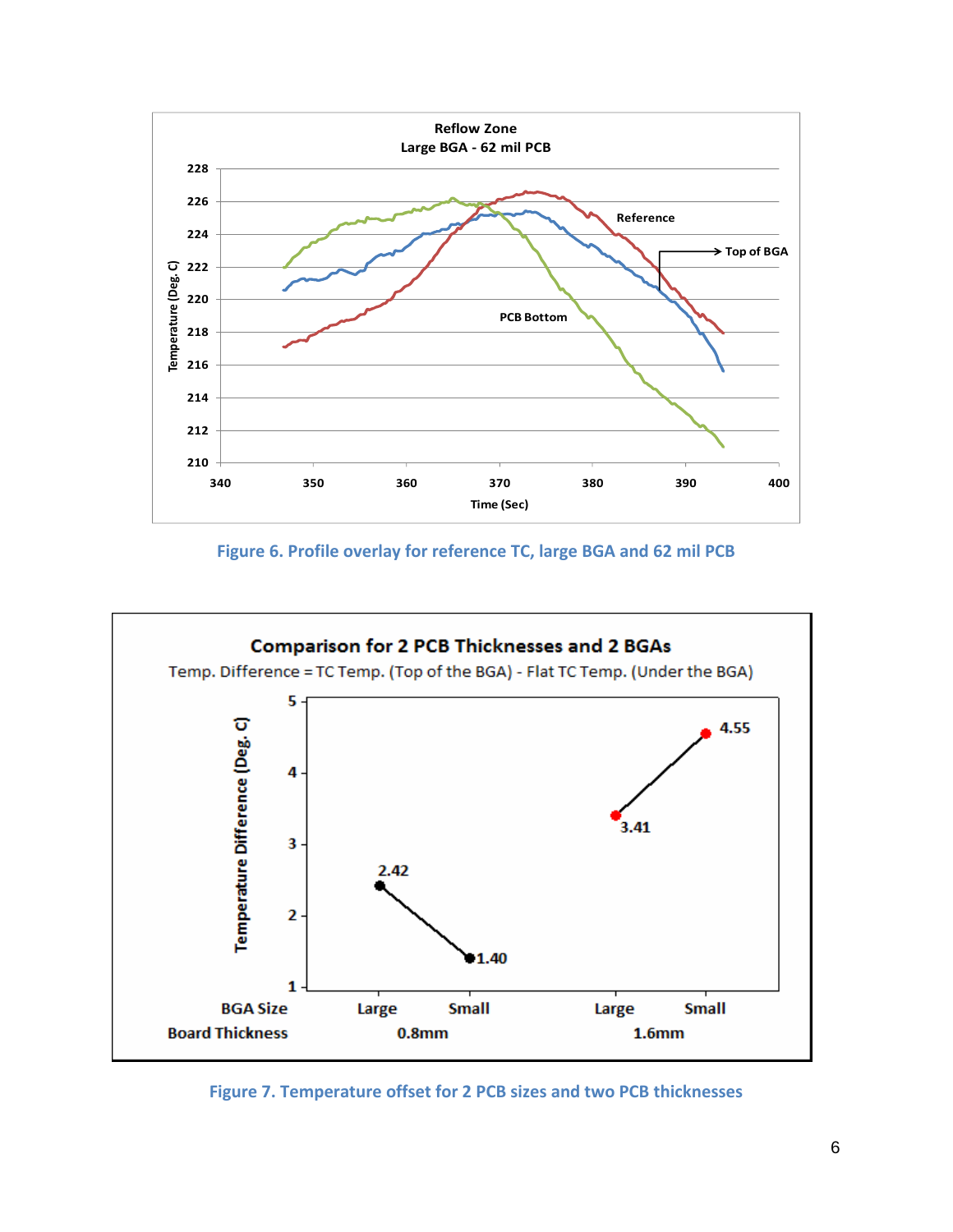Combining all data from this experiment and past experiments with the various BGA and PCB sizes, a generic empirical relationship (Equation) and graphs (Figure 8 and 9) were created for assembling plastic BGA packages on FR4 PCBs with TC attach on the top of the BGA and PCB bottom, using aluminum tape. Based on the experimental data, the derived empirical relationship provided a closer fit for TC attachment on the top of the BGA when compared to the TC attachment on the PCB bottom below the BGA.

Figures 8 and 9 show the predicted temperature difference for TC attach on the top of the BGA, for a given PCB/BGA combination, using the empirical relationship derived from the PCB and BGA parameters. Figure 8 is for all zones combined and Figure 9 is for the reflow zone only. In order to use the graph in Figure 8 or Figure 9, an Assembly Index (AI) needs to be calculated by making use of the PCB and BGA parameters as shown below. Additional confirmation runs need to be carried out to validate this graph.

*IOC CA CW CT PT PW PA CP AI*  $\times$  CA  $\times$  CW  $\times$  $\times PW \times PA \times$  $=$ 

#### **Equation. Formula to calculate temperature offset from reference TC to non‐destructive TC attachment**

Where …….

- AI is the Assembly Index
- PT is PCB Thickness (mm)
- PW is PCB Weight (grams)
- PA is Full PCB Area (sq mm)
- CP is Component Pitch
- IOC is I/O Count
- CA is Component Area (sq mm)
- CW is Component Weight
- CT is Component Thickness including solder balls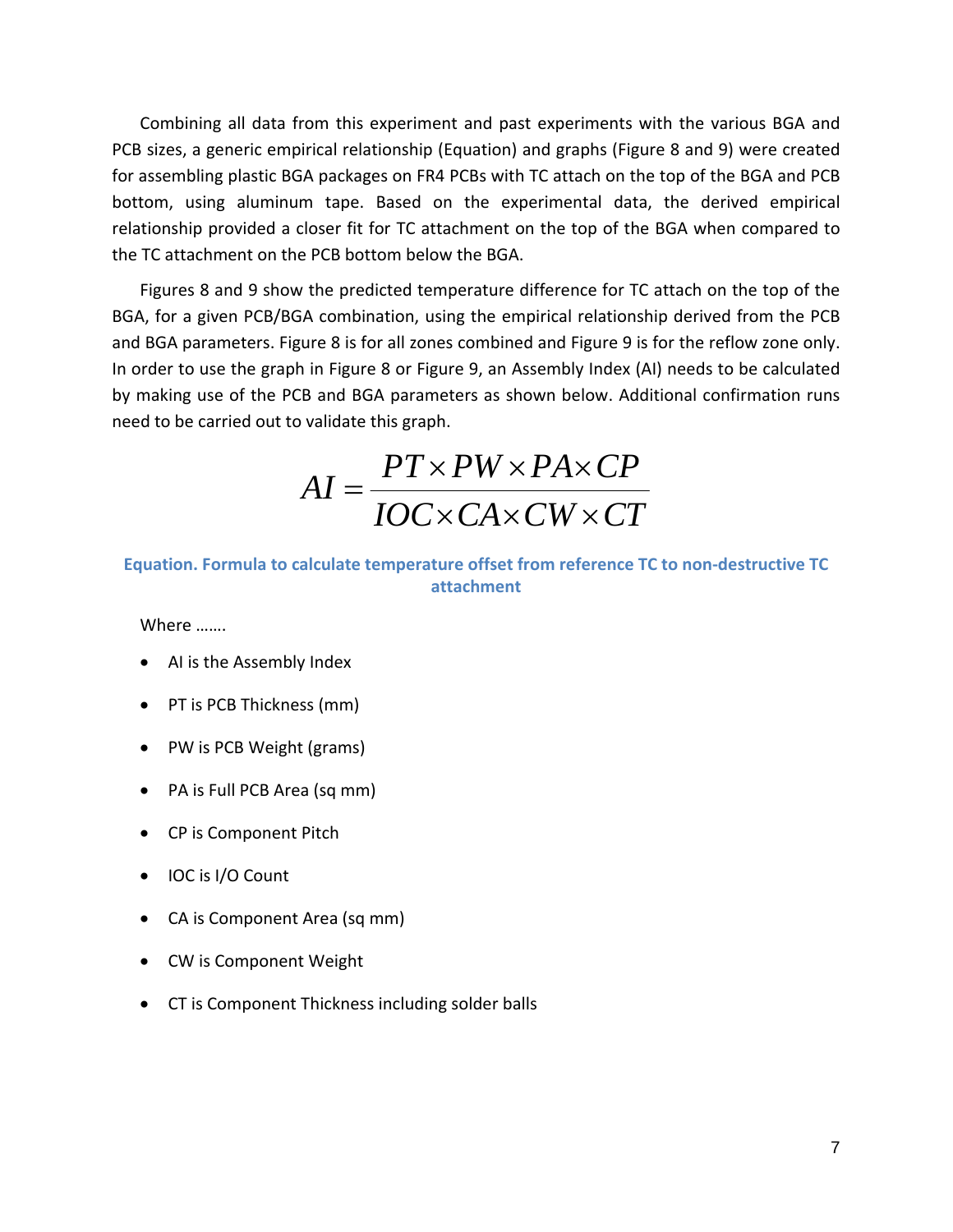

**Figure 8. Graph for temperature offsets All Zones combined based on the AI formula**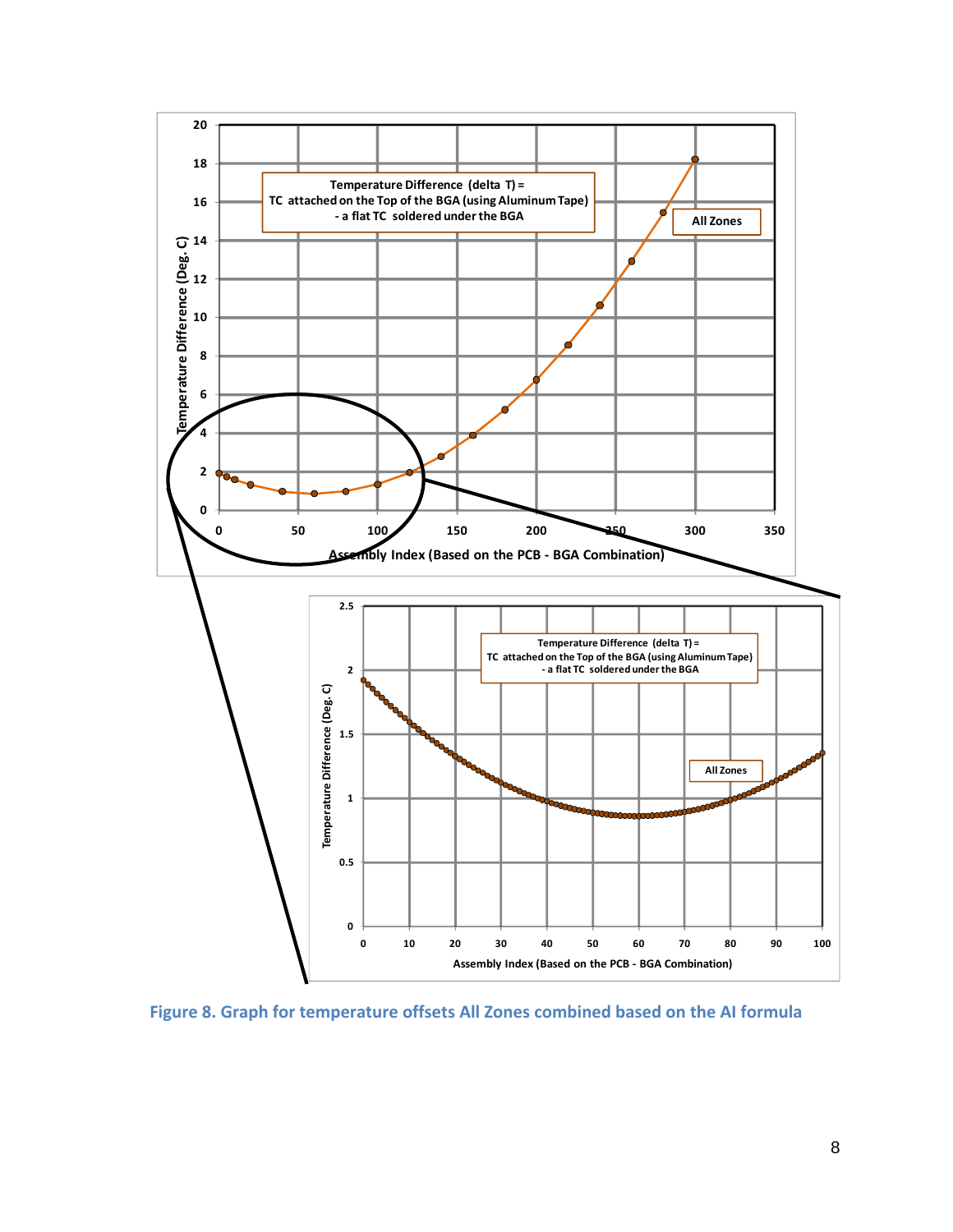

**Figure 9. Graph for temperature offsets for Reflow Zone only based on the AI formula**